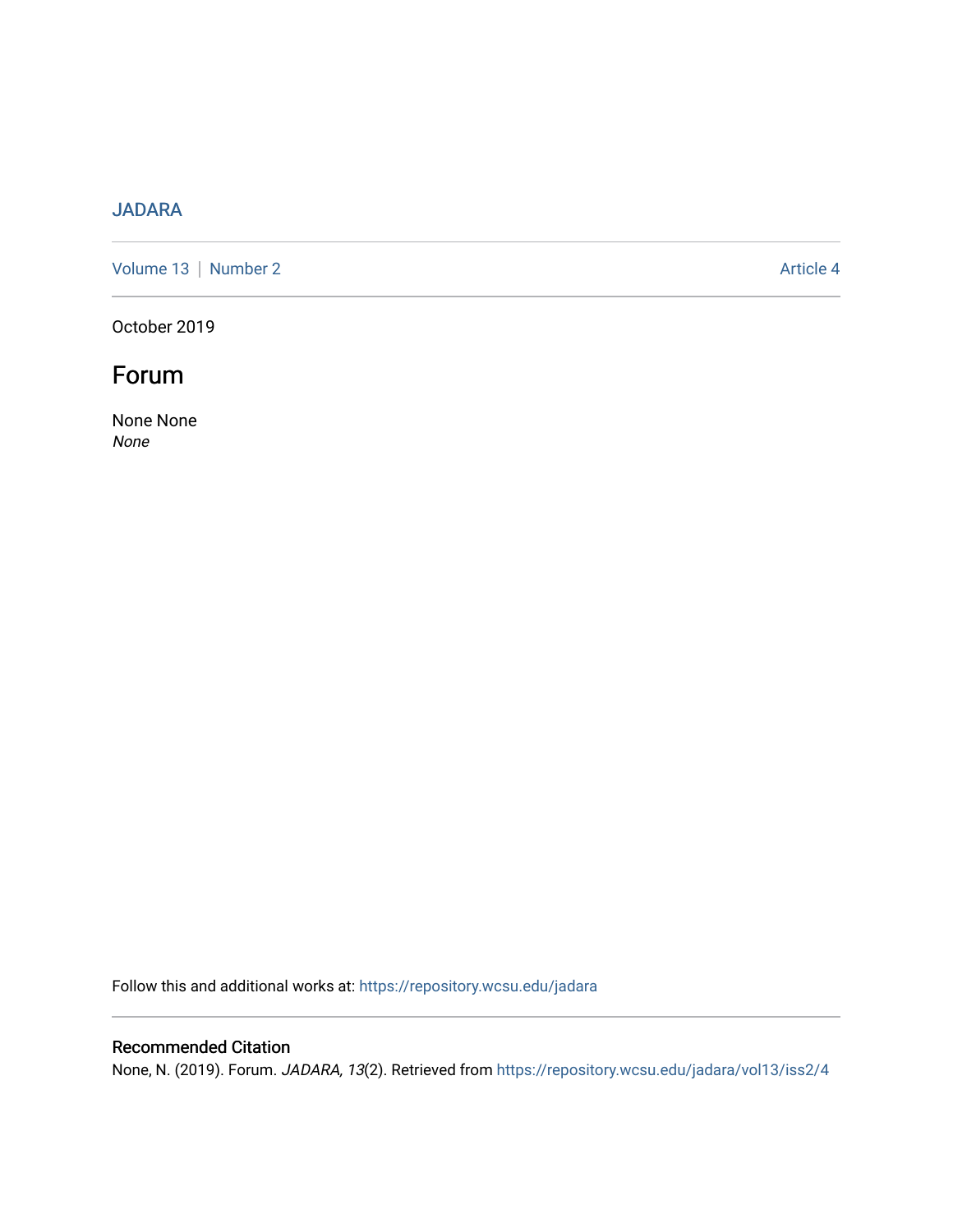#### ABOLISH THE ROD: AN OPINION

If the ADARA journal had an "opinion page", or "letters to the editor" section, I would direct my letter to that department as it is not based on any research but is purely opinion. (Incidentally, I think such a section would be a good addition to the journal.)

After nearly ten years experience in DVR it seems to me that the role of the counselor has become one of case record management. The case file has gained the status of having first priority and everything else follows in place. While there may be some DVR administrators who don't feel this is true or who don't see anything wrong with it, I think most RCD's will agree that it has a negative effect on the quality of service given the deaf client.

I occasionally hear or read that there should be established within DVR a branch for the deaf similar to that for the blind. I think that is a good idea if it could operate without the same regimentation that exists within the general agency. However, I doubt that many states would be willing or able to develop such a unit.

Perhaps a better idea would be to abandon the policy of having a RCD within DVR. Instead deaf clients would be served by a generalist who could use case service money to purchase specialized services such as counseling, interpreting, testing, placement, etc. This would mean that another agency, private or public, must be able to provide these services. Many states already have commissions or service bureaus for the deaf that could expand their programs to meet demand. People currently working as RCD's would have the option of applying for posi tions with the service providing agency, or becoming generalists with DVR.

The advantages I see to such a system are:

1. A broader range of services. The services provider could sell its services to agencies other than DVR. Agencies such as job services, social services, etc., generally do not hire specialists for the deaf, nor do they purchase services because they are often not available.

2. More efficient use of time and money. Under the present system a DVR agency hires a counselor with specialized skills, or tries to develop skills within its staff, then has that person spend most of his time working on case records. Some short term services such as purchase of a hearing aid, or interpreting for a job interview require a very lengthy and complex paper work procedure. What could be a simple and inexpensive service becomes very time consum ing and expensive. (In addition to counselor time, is the time of the clerical workers, super visors, managers, quality control, etc., etc., etc.)

3. Better Quality Service. The most important benefit of this kind of system would be the improved services for the deaf person. He would be served by personnel that give him first priority, instead of his case file. Staff could be hired and evaluated on their ability to do counseling, interpreting, placement, etc., instead of their ability to follow a procedural manual.

For such a system to be successful, DVR and other agencies would have to set aside money and be willing to pay for specialized services. There would also have to be a way to ensure that each deaf person had access to these services. I'm sure there are other problems that would need to be solved with this kind of system. However, I believe the situation, as is, needs change and this is one idea that should be considered.

> Curt Seiders Counselor for the Deaf Cedar Rapids, Iowa

## **NOTE**

The "Forum" is specifically intended to provide a 'platform' for opinion or letters to the Editor. It is used when/as the occasion warrants its use. We would hope that other readers may avail themselves of the opportunity to respond to Mr. Seiders, to make a commentary on the JRD or its contents, or to otherwise communicate via the "Forum",

Glenn T. Lloyd, Ed.D, Editor